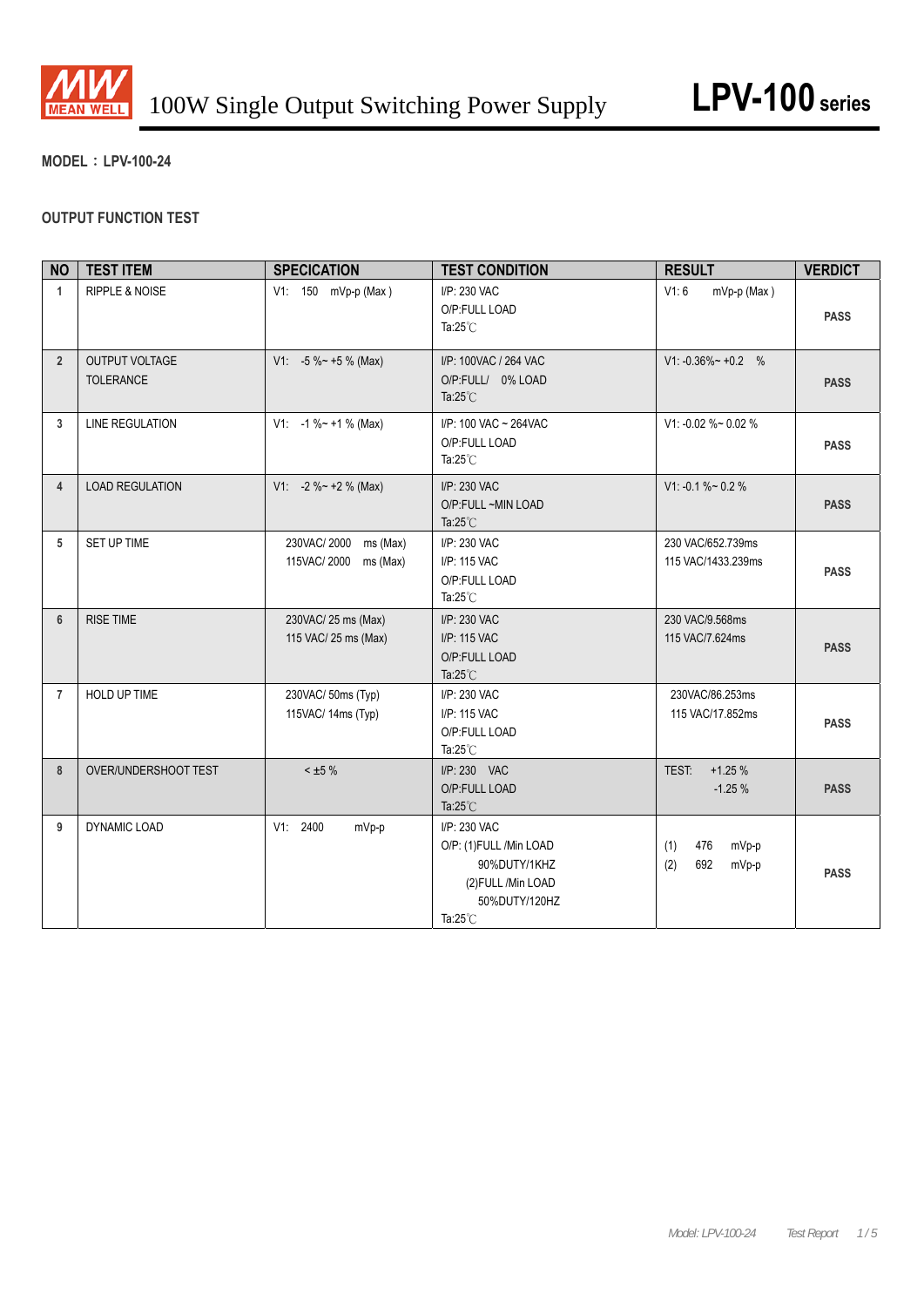

# **INPUT FUNCTION TEST**

| <b>NO</b>      | <b>TEST ITEM</b>           | <b>SPECICATION</b>                                       | <b>TEST CONDITION</b>                                                                                                                                                                        | <b>RESULT</b>                           | <b>VERDICT</b> |
|----------------|----------------------------|----------------------------------------------------------|----------------------------------------------------------------------------------------------------------------------------------------------------------------------------------------------|-----------------------------------------|----------------|
| $\mathbf 1$    | <b>INPUT VOLTAGE RANGE</b> | 90 VAC~ 264 VAC                                          | I/P:TESTING<br>O/P:FULL LOAD<br>Ta: $25^{\circ}$ C                                                                                                                                           | 90 $V - 264 V$                          |                |
|                |                            |                                                          | (1) I/P: LOW-LINE-3V= 87 V<br>HIGH-LINE+15%= 300 V<br>O/P:FULL/MIN LOAD<br>ON: 30 Sec. OFF: 30 Sec 10MIN<br>(2) I/P:230VAC<br>ON: 0.5 Sec. OFF: 0.5 Sec 20MIN<br>(AC POWER ON/OFF NO DAMAGE) | <b>TEST:</b><br>$(1)$ OK<br>(2) OK      | <b>PASS</b>    |
| $\overline{2}$ | INPUT FREQUENCY RANGE      | 47HZ ~63 HZ<br>NO DAMAGE OSC                             | I/P: 90 VAC ~264 VAC<br>O/P:FULL~MIN LOAD<br>Ta: $25^{\circ}$ C                                                                                                                              | TEST:<br>OK                             | <b>PASS</b>    |
| 3              | <b>EFFICIENCY</b>          | 88 % (Typ)                                               | I/P: 230 VAC<br>O/P:FULL LOAD<br>Ta: $25^{\circ}$ C                                                                                                                                          | 88.886 %                                | <b>PASS</b>    |
| 4              | <b>INPUT CURRENT</b>       | 230 V/ 1.2<br>A (Typ)<br>$115 \text{ V} / 2.2$<br>A(Typ) | I/P: 230 VAC<br>I/P: 115 VAC<br>O/P:FULL LOAD<br>Ta: $25^{\circ}$ C                                                                                                                          | I=0.8353A/230VAC<br>I = 1.4763A/ 115VAC | <b>PASS</b>    |
| 5              | <b>INRUSH CURRENT</b>      | 230 V/<br>75 A<br>115 V/<br>30<br>A<br><b>COLD START</b> | I/P: 230 VAC<br>I/P: 115 VAC<br>O/P:FULL LOAD<br>Ta: $25^{\circ}$ C                                                                                                                          | I=69.414A/230VAC<br>I = 27.554A/ 115VAC | <b>PASS</b>    |

# **PROTECTION FUNCTION TEST**

| <b>NO</b>      | <b>TEST ITEM</b>        | <b>SPECICATION</b>                            | <b>TEST CONDITION</b>     | <b>RESULT</b>             | <b>VERDICT</b> |
|----------------|-------------------------|-----------------------------------------------|---------------------------|---------------------------|----------------|
|                | OVER LOAD PROTECTION    | 150 %<br>$110\%$ ~                            | I/P: 264 VAC              | 122.06<br>%/264VAC        |                |
|                |                         | <b>RATED OUTPUT POWER</b>                     | I/P: 230 VAC              | 130.44<br>%/230VAC        |                |
|                |                         |                                               | I/P: 100 VAC              | %/ 100 VAC<br>129.01      | <b>PASS</b>    |
|                |                         |                                               | O/P:TESTING               |                           |                |
|                |                         |                                               | Ta: $25^{\circ}$ C        | Hiccup Mode               |                |
| $\overline{2}$ | OVER VOLTAGE PROTECTION | 32.4<br>CH1: 27.6<br>$V~\sim$<br><sub>V</sub> | I/P: 264 VAC              | <b>V/264VAC</b><br>29.434 |                |
|                |                         |                                               | I/P: 230 VAC              | <b>V/230VAC</b><br>29.692 |                |
|                |                         |                                               | $I/P$ : 90 VAC            | 29.599 V/90 VAC           | <b>PASS</b>    |
|                |                         |                                               | O/P:MIN LOAD              | Shunt down Re- power ON   |                |
|                |                         |                                               | Ta: $25^{\circ}$ C        |                           |                |
| 3              | SHORT PROTECTION        | SHORT EVERY OUTPUT                            | <b>264 VAC</b><br>$I/P$ : | NO DAMAGE                 |                |
|                |                         | 1 HOUR NO DAMAGE                              | $O/P$ :<br>FULL LOAD      | <b>Hiccup Mode</b>        | <b>PASS</b>    |
|                |                         |                                               | Ta: $25^{\circ}$ C        |                           |                |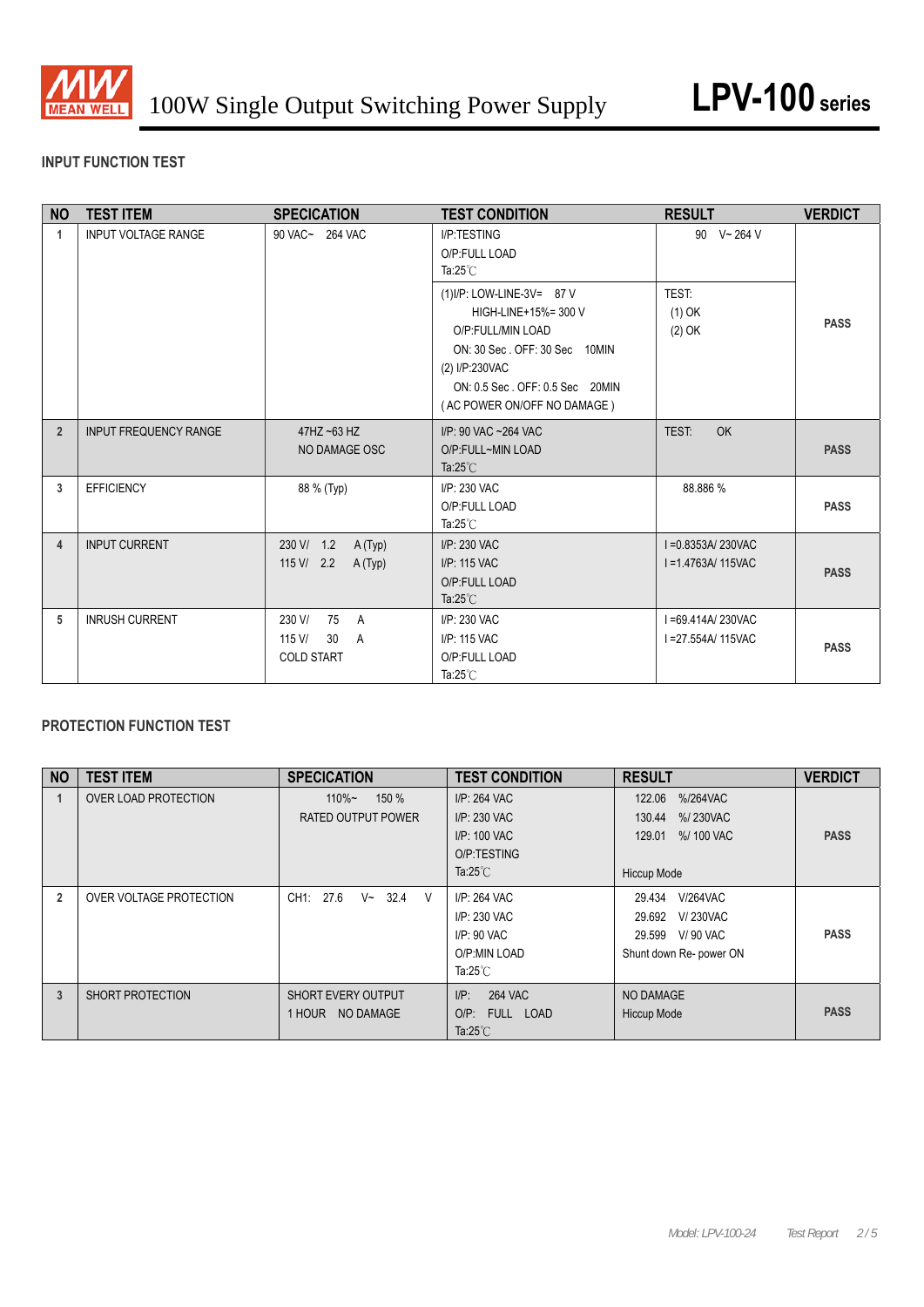

# **ENVIRONMENT TEST**

| <b>NO</b>      | <b>TEST ITEM</b>                                                                       | <b>SPECICATION</b>                                                                                                                                                                                                                                    |                                                                                                                                                                                               |  | <b>TEST CONDITION</b>                                                    |                                      | <b>RESULT</b>                        | <b>VERDICT</b> |  |
|----------------|----------------------------------------------------------------------------------------|-------------------------------------------------------------------------------------------------------------------------------------------------------------------------------------------------------------------------------------------------------|-----------------------------------------------------------------------------------------------------------------------------------------------------------------------------------------------|--|--------------------------------------------------------------------------|--------------------------------------|--------------------------------------|----------------|--|
|                | TEMPERATURE RISE TEST                                                                  |                                                                                                                                                                                                                                                       | MODEL: LPV-100-24<br>1. ROOM AMBIENT BURN-IN:<br>2 HRS<br>I/P: 230 VAC O/P: 100% LOAD Ta= 25.5 °C<br>2. HIGH AMBIENT BURN-IN:<br>2 HRS<br>I/P: 230 VAC O/P: 100% LOAD Ta= 52.3<br>$^{\circ}C$ |  |                                                                          |                                      |                                      |                |  |
|                |                                                                                        | NO                                                                                                                                                                                                                                                    | Position                                                                                                                                                                                      |  | P/N                                                                      | ROOM AMBIENT<br>Ta= $25.5^{\circ}$ C | <b>HIGH AMBIENT</b><br>Ta= $52.3$ °C |                |  |
|                |                                                                                        | 1                                                                                                                                                                                                                                                     | LF1                                                                                                                                                                                           |  | TR6091                                                                   | 56.1°C                               | 80.9°C                               |                |  |
|                |                                                                                        | 2                                                                                                                                                                                                                                                     | C <sub>6</sub>                                                                                                                                                                                |  | 100u/400V KXG                                                            | 63.1°C                               | 88.9°C                               |                |  |
|                |                                                                                        | 3                                                                                                                                                                                                                                                     | Q1                                                                                                                                                                                            |  | STF14NM65N                                                               | 74°C                                 | 101.4°C                              |                |  |
| $\mathbf{1}$   |                                                                                        | $\overline{4}$                                                                                                                                                                                                                                        | C47                                                                                                                                                                                           |  | 220u/35V YXG-LLC                                                         | 70.4°C                               | 96.9°C                               | <b>PASS</b>    |  |
|                |                                                                                        | 5                                                                                                                                                                                                                                                     | T <sub>1</sub>                                                                                                                                                                                |  | TF2122                                                                   | 82.3°C                               | 109.4°C                              |                |  |
|                |                                                                                        | 6                                                                                                                                                                                                                                                     | D <sub>100</sub>                                                                                                                                                                              |  | YG868C15                                                                 | 73.3°C                               | $99.1^{\circ}$ C                     |                |  |
|                |                                                                                        | $\overline{7}$                                                                                                                                                                                                                                        | L <sub>100</sub>                                                                                                                                                                              |  | <b>TR627</b>                                                             | 59.8°C                               | 85.4°C                               |                |  |
|                |                                                                                        | 8                                                                                                                                                                                                                                                     | C105                                                                                                                                                                                          |  | 220u/50V KY                                                              | 63.8°C                               | 89.4°C                               |                |  |
|                |                                                                                        | 9                                                                                                                                                                                                                                                     | C106                                                                                                                                                                                          |  | 330u/50V ZLH                                                             | 66.5°C<br>$61.3^{\circ}$ C           | 92.1°C<br>86.8°C                     |                |  |
|                |                                                                                        | 10<br>11                                                                                                                                                                                                                                              | U1<br>ZD1                                                                                                                                                                                     |  | NCP1380BDR2G<br>$2W$ 39K $\Omega$                                        | 77.6°C                               | 104.4°C                              |                |  |
|                |                                                                                        | 12                                                                                                                                                                                                                                                    | D1                                                                                                                                                                                            |  | 1N5406                                                                   | 85.9°C                               | 114.2°C                              |                |  |
|                |                                                                                        | 13                                                                                                                                                                                                                                                    | B <sub>D</sub> 1                                                                                                                                                                              |  | D4SB80                                                                   | 60.1°C                               | 85.3°C                               |                |  |
|                |                                                                                        |                                                                                                                                                                                                                                                       |                                                                                                                                                                                               |  |                                                                          |                                      |                                      |                |  |
| $\overline{2}$ | OVER LOAD BURN-IN TEST                                                                 | NO DAMAGE<br>1 HOUR (MIN)                                                                                                                                                                                                                             |                                                                                                                                                                                               |  | I/P: 230 VAC<br>O/P: 133 % LOAD<br>Ta: $25^{\circ}$ C                    | TEST:                                | <b>OK</b>                            | <b>PASS</b>    |  |
| 3              | <b>LOW TEMPERATURE</b><br>TURN ON TEST                                                 |                                                                                                                                                                                                                                                       | TURN ON AFTER 2 HOUR                                                                                                                                                                          |  | I/P: 264 VAC/100 VAC<br>O/P: 100% LOAD<br>-25 $^{\circ}$ C<br>Ta=        | TEST:                                | OK                                   | <b>PASS</b>    |  |
| $\overline{4}$ | <b>HIGH HUMIDITY</b><br><b>HIGH TEMPERATURE</b><br><b>HIGH VOLTAGE</b><br>TURN ON TEST | AFTER 12 HOURS<br>IN CHAMBER ON<br>CONTROL 50 °C<br>NO DAMAGE                                                                                                                                                                                         |                                                                                                                                                                                               |  | I/P: 272 VAC<br>O/P:FULL LOAD<br>Ta= $50^{\circ}$ C<br>HUMIDITY= 95 %R.H | TEST:                                | <b>OK</b>                            | <b>PASS</b>    |  |
| 5              | <b>TEMPERATURE</b><br><b>COEFFICIENT</b>                                               | $\pm$ 0.03 %(0~50°C)                                                                                                                                                                                                                                  |                                                                                                                                                                                               |  | I/P: 230 VAC<br>O/P:FULL LOAD                                            |                                      | $\pm$ 0.005 %(0~50°C)                | <b>PASS</b>    |  |
| 6              | STORAGE TEMPERATURE TEST                                                               | 1. Thermal shock Temperature : -40°C ~ +80°C<br>2. Temperature change rate : 25°C / MIN<br>3. Dwell time low and high temperature : 30 MIN/EACH<br>4. Total test cycle: 5 CYCLE<br>5. Input/Output condition: STATIC                                  |                                                                                                                                                                                               |  | TEST:                                                                    | OK                                   | <b>PASS</b>                          |                |  |
| 7.             | THERMAL SHOCK TEST                                                                     | 1. Thermal shock Temperature : - 30 °C ~ + 45 °C<br>2. Temperature change rate : 25°C / MIN<br>3. Dwell time low and high temperature : 30 MIN/EACH<br>4. Total test cycle: 10 CYCLE<br>5. Input/Output condition: 230VAC/Full Load 58SEC ON/2SEC OFF |                                                                                                                                                                                               |  | TEST:                                                                    | OK                                   | <b>PASS</b>                          |                |  |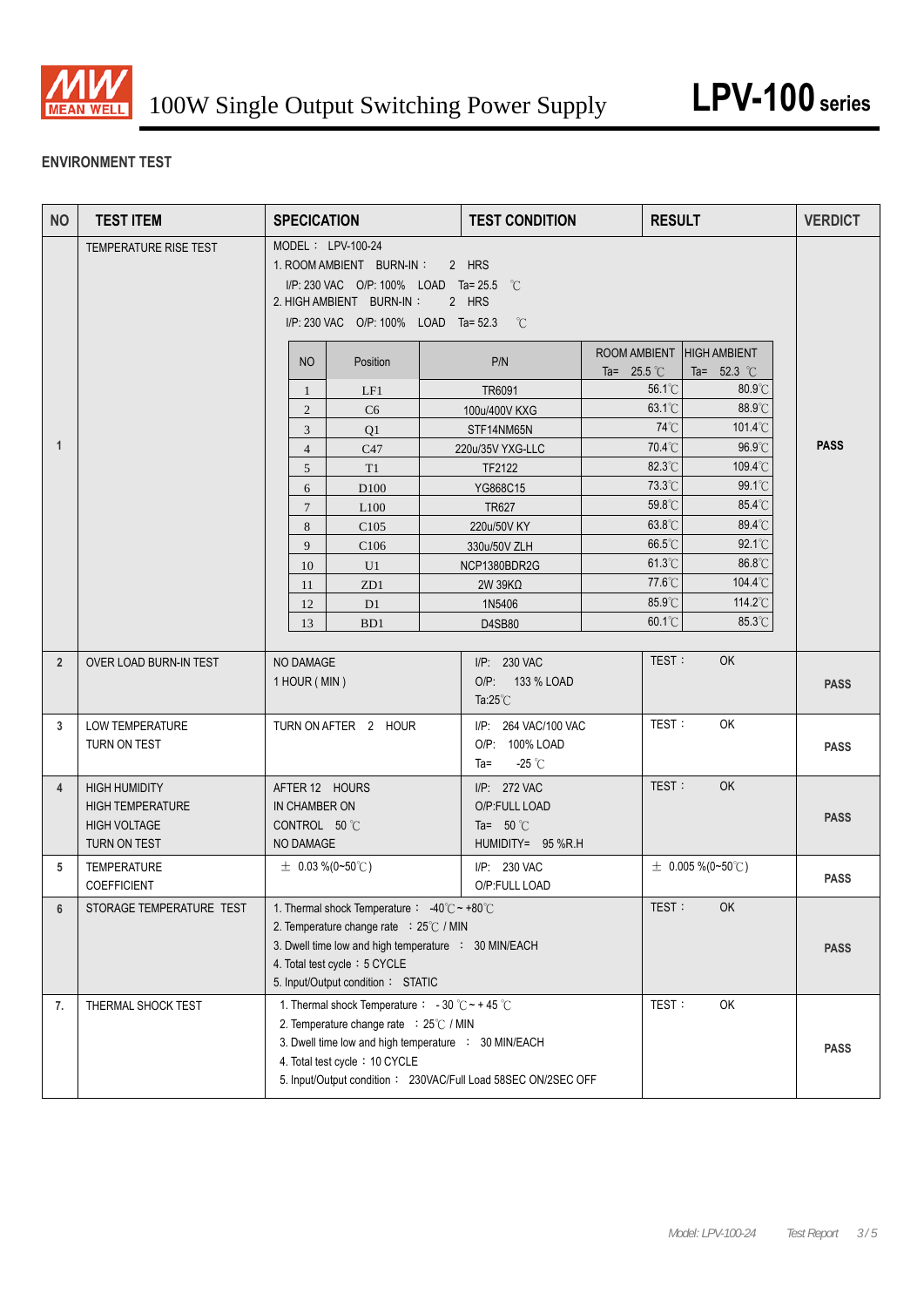

| 8  | <b>VIBRATION TEST</b>          | 1 Carton & 1 Set<br>(1) Waveform: Sine Wave<br>$(2)$ Frequency: $10\neg 500$ Hz<br>(3) Sweep Time:12min/sweep cycle<br>(4) Acceleration:2G<br>(5) Test Time: 1 hour in each axis (X.Y.Z)<br>(6) Ta:25 $°C$                                                                                                                                      | TEST:                                                | OK | <b>PASS</b> |
|----|--------------------------------|-------------------------------------------------------------------------------------------------------------------------------------------------------------------------------------------------------------------------------------------------------------------------------------------------------------------------------------------------|------------------------------------------------------|----|-------------|
| 9  | <b>CAPACITOR</b><br>LIFE CYCLE | SUPPOSE C106<br>IS THE MOST CRITICAL COMPONENT<br>(1) I/P: 230 VAC<br>83288.4<br>O/P:FULL LOAD Ta= 25 °C LIFE TIME=<br>(2) I/P: 230 VAC<br>27875.2<br>O/P:FULL LOAD Ta= 50 $^{\circ}$ C LIFE TIME=<br>(3) I/P: 230 VAC O/P:75% LOAD Ta= 50 $^{\circ}$ C LIFE TIME=<br>57661.2<br>(4) I/P: 230 VAC O/P:50% LOAD Ta= 50 °C LIFE TIME=<br>116221.6 | <b>HRS</b><br><b>HRS</b><br><b>HRS</b><br><b>HRS</b> |    | <b>PASS</b> |
| 10 | <b>MTBF</b>                    | MIL-HDBK-217F NOTICES2 PARTS COUNT<br><b>TOTAL FAILURE RATE:</b><br>703K HRS                                                                                                                                                                                                                                                                    |                                                      |    | <b>PASS</b> |
| 11 | DMTBF/Accelerated Life Test    | Demonstration Mean Time Between Failure (Expected Life) :<br>20,000 hours @ Tcase $85^{\circ}$ C; 50,000 hours @ Tcase70 $^{\circ}$ C                                                                                                                                                                                                           |                                                      |    | <b>PASS</b> |

#### **SAFETY TEST**

| <b>NO</b> | <b>TEST ITEM</b>            | <b>SPECICATION</b>                   | <b>TEST CONDITION</b>                             | <b>RESULT</b>                                | <b>VERDICT</b> |
|-----------|-----------------------------|--------------------------------------|---------------------------------------------------|----------------------------------------------|----------------|
|           | WITHSTAND VOLTAGE           | KVAC/min<br>$I/P-O/P: 3$<br>EN 60950 | KVAC/min<br>$I/P$ -O/P: 3.6<br>Ta: $25^\circ$ C   | I/P-O/P: 2.258<br>mA<br>NO DAMAGE            | <b>PASS</b>    |
|           | <b>ISOLATION RESISTANCE</b> | $I/P$ -O/P:500VDC>100M $\Omega$      | 500<br>$I/P-O/P$ :<br>VDC<br>Ta: $25^{\circ}$ C   | $I/P$ -O/P: $>9999$<br>MΩ<br>NO DAMAGE       | <b>PASS</b>    |
|           | <b>LEAKAGE CURRENT</b>      | 0.25<br>mA / 240VAC<br>EN 60950      | I/P: 264 VAC<br>O/P:NO LOAD<br>Ta: $25^{\circ}$ C | 0.005<br>L-FG:<br>mA<br>0.003<br>N-FG:<br>mA | <b>PASS</b>    |

#### **E.M.C TEST**

| <b>NO</b>      | <b>TEST ITEM</b>  | <b>SPECICATION</b>                                         | <b>TEST CONDITION</b>                                                        | <b>RESULT</b>                        | <b>VERDICT</b> |
|----------------|-------------------|------------------------------------------------------------|------------------------------------------------------------------------------|--------------------------------------|----------------|
| 1              | <b>HARMONIC</b>   | EN61000-3-2<br><b>CLASS A</b>                              | I/P: 220/230/240 VAC/50HZ<br>O/P:100%/75%/50%/25% LOAD<br>Ta: $25^{\circ}$ C | <b>PASS</b>                          | <b>PASS</b>    |
| $\overline{2}$ | <b>CONDUCTION</b> | EN55022<br><b>CLASS B</b>                                  | I/P:230 VAC (50HZ) /115V(60HZ)<br>O/P:FULL/50% LOAD<br>Ta: $25^{\circ}$ C    | <b>PASS</b><br>Test by certified Lab | <b>PASS</b>    |
| 3              | <b>RADIATION</b>  | EN55022<br><b>CLASS B</b>                                  | I/P: 230 VAC (50HZ)/115V(60HZ)<br>O/P:FULL LOAD<br>Ta: $25^{\circ}$ C        | <b>PASS</b><br>Test by certified Lab | <b>PASS</b>    |
| 4              | E.S.D             | EN61000-4-2<br><b>INDUSTRY</b><br>AIR:8KV / Contact:4KV    | I/P: 230 VAC/50HZ<br>O/P:FULL LOAD<br>Ta: $25^{\circ}$ C                     | CRITERIA A                           | <b>PASS</b>    |
| 5              | E.F.T             | EN61000-4-4<br><b>INDUSTRY</b><br><b>INPUT: 2KV</b>        | I/P: 230 VAC/50HZ<br>O/P:FULL LOAD<br>Ta: $25^{\circ}$ C                     | CRITERIA A                           | <b>PASS</b>    |
| 6              | <b>SURGE</b>      | IEC61000-4-5<br><b>INDUSTRY</b><br>$L-N:2KV$<br>L,N-PE:4KV | I/P: 230 VAC/50HZ<br>O/P:FULL LOAD<br>Ta: $25^{\circ}$ C                     | CRITERIA A                           | <b>PASS</b>    |